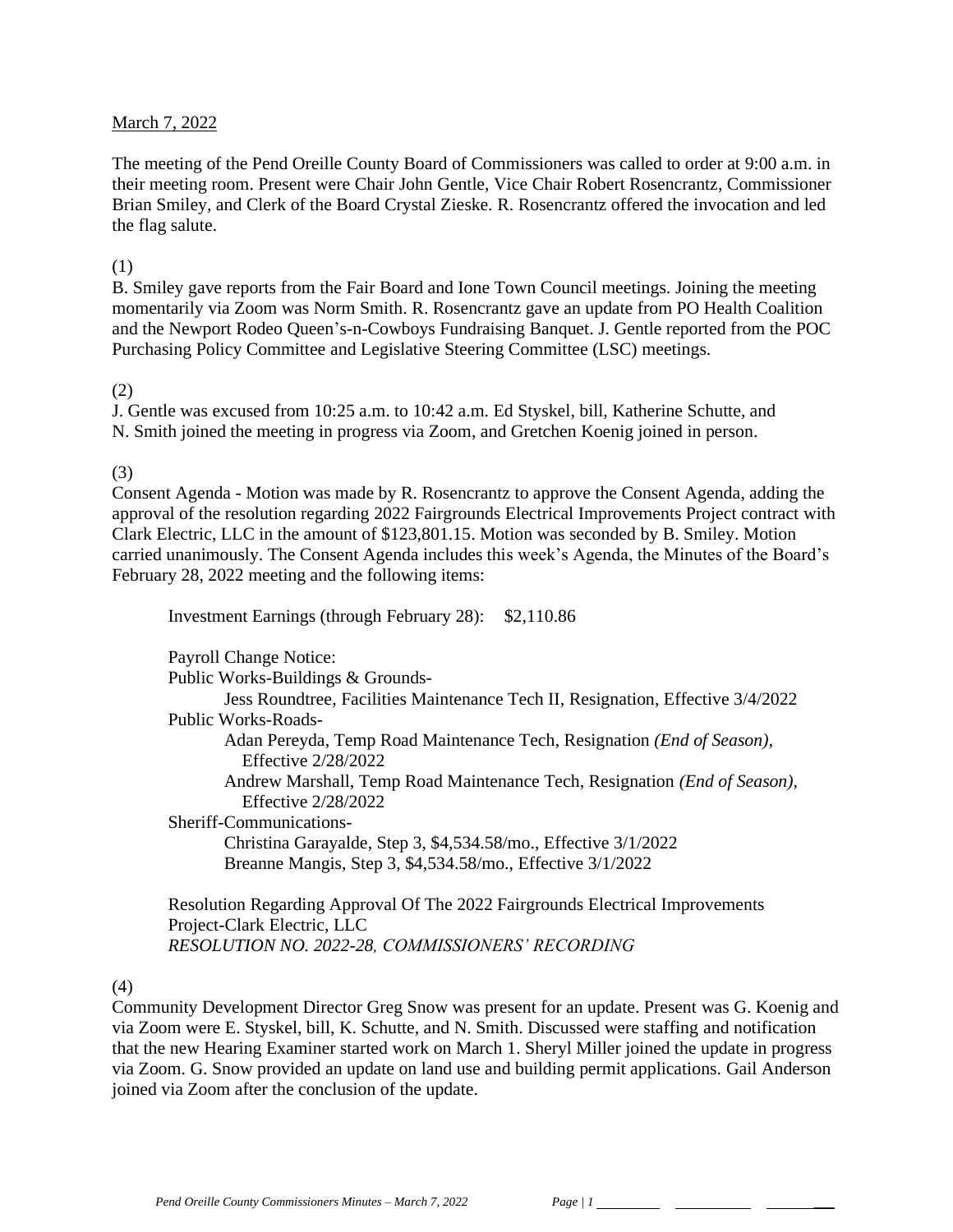## (5)

J. Gentle was excused to participate in the virtual Washington State Association of Counties (WSAC) Virtual Assembly, and the Board recessed for lunch at 11:58 a.m.

(6) The meeting resumed at 1:15 p.m.

# (7)

J. Gentle gave a report from the WSAC Virtual Assembly.

(8)

Weed Control Coordinator Sharon Sorby was present for a Weed Board update for personnel requests. Present were Human Resources Manager Terra Sirevog and Financial Manager Jill Shacklett. S. Sorby requested approval of an updated job description, title change, and a pay increase for Weed Specialist III. The request was tabled until job reclassifications are completed.

S. Sorby proposed creating a full-time, year-round legacy field position. The request will be addressed at a later date. She provided a Weed Board update, including noxious weeds, grants, and upcoming 2022 Neighborhood Cost Share workshop.

(9)

Motion was made by B. Smiley to sign the Certificate of Appreciation to Fred Johnson for 25 years of service to POC. Motion was seconded by R. Rosencrantz. Motion carried unanimously.

(10)

B. Smiley was excused for the day at 2:15 p.m.

## (11)

J. Gentle was excused to attend Canvassing Board Training at 2:28 p.m., and due to lack of quorum, the Board recessed until 4:00 p.m.

(12)

Public Comment –No members of the public were present for comment.

(13) Meeting continued to March 8.

## March 8, 2022

The meeting resumed at 9:00 a.m. with J. Gentle, R. Rosencrantz, B. Smiley, and C. Zieske present.

## $(14)$

Motion was made by R. Rosencrantz to sign and send to Annabelle Payne a letter regarding the review of Nicole Vangrimbergen. Motion was seconded by B. Smiley. Motion carried unanimously.

(15)

Public Works Director Mary Jensen was present for an update. Also in attendance were Assistant Public Works Director George Luft, Fleet Manager Brian Egland, Facilities Maintenance Supervisor Ben Eggleston, and Solid Waste Coordinator Amanda Griesemer.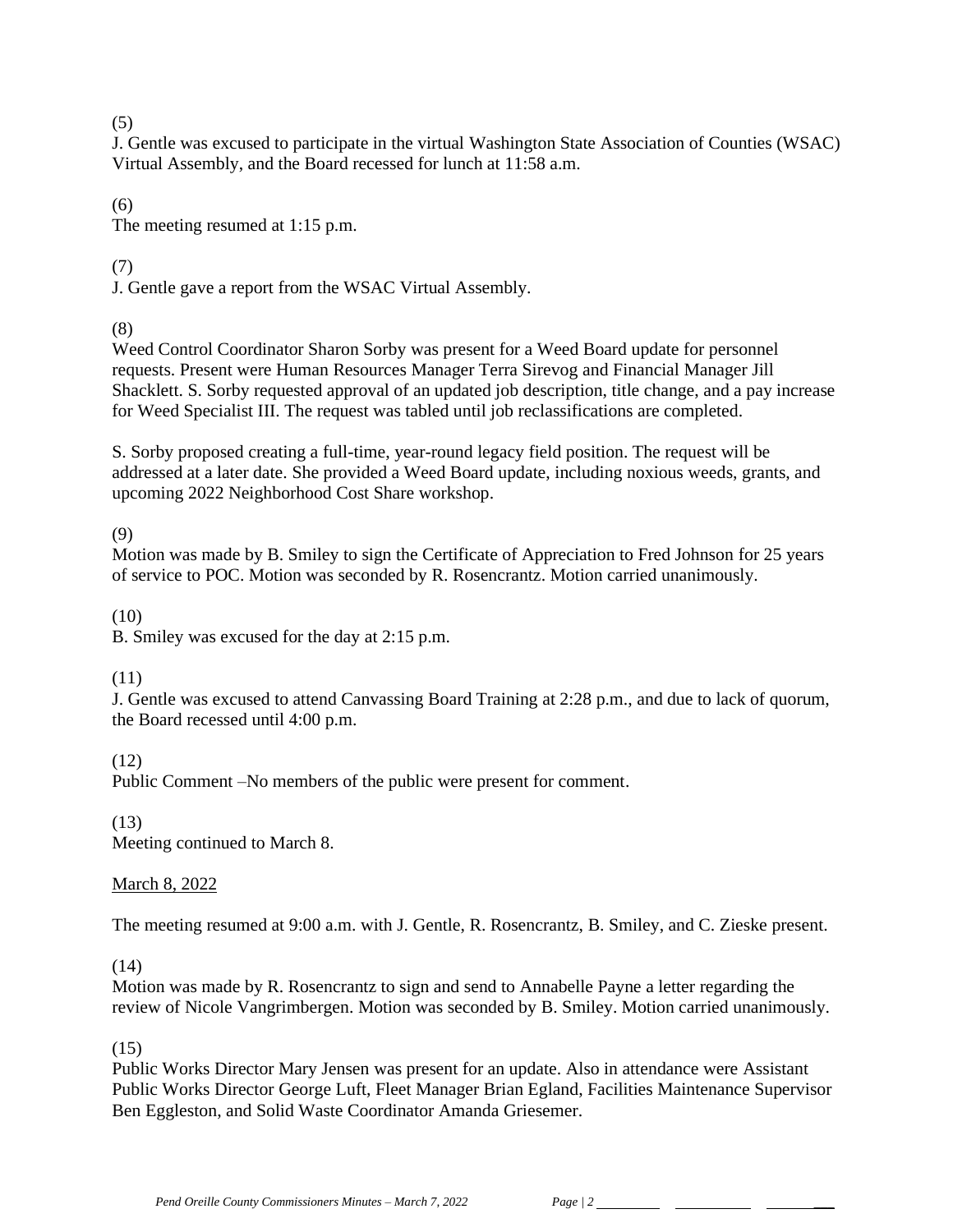a) Motion was made by R. Rosencrantz to approve Public Works' request to seek quotations for the 2022 Gravel Road Stabilization Program and set the bid opening date for March 29, 2022 at 11:00am. Motion was seconded by B. Smiley. Motion carried unanimously.

b) Motion was made by B. Smiley to approve the 2022 Sweet Creek and Goat Launch Wildlife Viewing Station Delivered Log Sale bid opening date for March 21, at 10:30a.m. Motion was seconded by R. Rosencrantz. Motion carried unanimously.

c) M. Jensen requested amending the Public Work Director's procurement purchasing upper limit to \$50,000, mainly in order to receive timely repairs to equipment or for critical purchases. The Board was in support of allowing PW to make any purchases up to \$20,000 off the vendor list without bringing to the Board for prior approval.

d) B. Egland asked to order two International Cabs, with delivery in 2023 and one in the 2024 replacement year, due to inventory shortage. Motion was made by R. Rosencrantz to approve purchase from state contract #03920 two 2023 International Cab and chassis trucks from RWC International for the price of \$277,866.39, including sales tax, with the price to include Allison RDS automatic transmission and locking rear ends. Motion was seconded by B. Smiley. Motion carried unanimously. B. Egland mentioned a request by City of Raymond to purchase one of the surplus Sheriff vehicles. Engineering Technician/Contracting & Procurement Agent Mike Kirkwood joined the update, and B. Egland left.

e) M. Kirkwood explained the proposed fee schedule for driveway approaches. Motion was made by B. Smiley to approve the Resolution Regarding Adoption Of Fee Schedule For Driveway Approaches, which will establish a customer paid fee for Residential, Agricultural, and Commercial driveway approaches that connect to a County road. Motion was seconded by R. Rosencrantz. Motion carried unanimously.

Resolution Regarding Adoption Of Fee Schedule For Driveway Approaches *RESOLUTION NO. 2022-29, COMMISSIONERS' RECORDING* 

f) M. Kirkwood detailed the brooming project and informed the Board that the 2022 Road and Bridge Deck Sweeping project had Selkirk Sealcoat as the sole respondent to the MRSC roster call. Motion was made by R. Rosencrantz to award 2022 Road and Bridge Deck Sweeping to Selkirk Sealcoat dba Selkirk Sweeping, for \$10,786.95, with no taxes applied to this work. Motion was seconded by B. Smiley. Motion carried unanimously.

g) T. Sirevog was present, at the Board's request, to discuss the Solid Waste Coordinator position.

h) Motion was made by B. Smiley to add Mckenzie Road Project to the 2021 Annual Construction Program, adopting the resolution. Motion was seconded by R. Rosencrantz. Motion carried unanimously.

Amending 2021 Annual Construction Program By Adding Mckenzie Road *RESOLUTION NO. 2022-30, COMMISSIONERS' RECORDING* 

i) Motion was made by R. Rosencrantz to approve the contract for Smackout Pass Bridge Replacement CRP 843 project with Versatile Industries, Inc. for the amount of \$679,040.47, and sign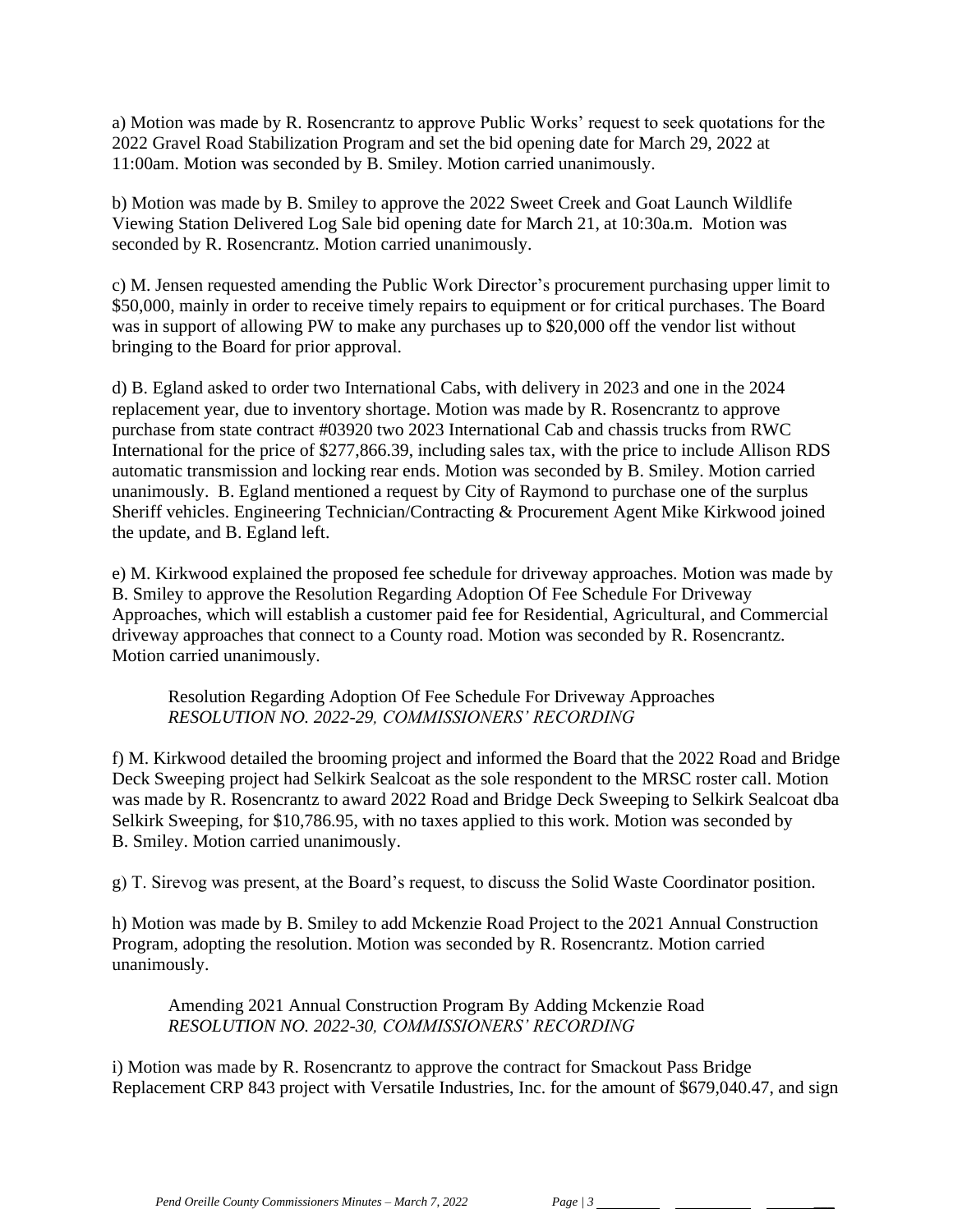the Resolution Regarding Approval Of The CRP 843 Smackout Pass Bridge Replacement. Motion was seconded by B. Smiley. Motion carried unanimously.

Resolution Regarding Approval Of The CRP 843 Smackout Pass Bridge Replacement *RESOLUTION NO. 2022-31, COMMISSIONERS' RECORDING* 

j) B. Eggleston gave a presentation on a potential PW security wall. He also informed the Board of an ITS basement water issue and received confirmation that Buildings & Grounds can remove the "Masks Required" signs at the county buildings, then left the update.

k) M. Jensen reported on the Bead Lake gabion basket failure and downslope failure. A repair estimate was provided, in the amount of \$3,257,625, vs. Indian Creek road paving at \$913,000. Motion was made by B. Smiley to set the Public Hearing for Amendment 2 to the 2022-2027 Six Year Transportation Improvement Program at 10:30 am on April 5, 2022. Motion was seconded by R. Rosencrantz. Motion carried unanimously.

l) Discussion was held on unsecured loads, requirements in order to change a speed limit, and the potential of vacating a county road (Cordes Rd). M. Jensen detailed the requirements of vacating a road, including conducting traffic counts. A. Griesemer asked that the transfer stations be closed on Easter Sunday, and the Board was in support and asked that a formal request be submitted.

### (16)

The Board reviewed Counseling Services' annual training requirements and completed the attestation forms. Covered were False Claims Statute; Fraud & Abuse Compliance Plan; and Employee Professionalism & Ethics.

(17)

The Board recessed for lunch at 11:47 a.m.

## (18)

The meeting resumed at 1:15 p.m.

#### (19)

R. Rosencrantz was excused from 1:15 p.m. to 1:30 p.m.

#### $(20)$

Veteran Services Officers (VSO) Tom Hicks and Elizabeth Snell were present for introductions. Also present was VSO Administrator Morgan Hansen.

## (21)

ITS Director Shane Flowers was present for an update. Present via Zoom was ITS Administrative Assistant/Civil Deputy Glennis Stott. Topics included personnel, Getacs (deputy laptops) deployment, Zoom Room for Corrections, security cameras, and website. He also reviewed the Broadband Action Team (BAT) and possible CERB Grant. A discussion was held on a potential public kiosk.

## (22)

An employee recognition was held for Sergeant Fred Johnson. Also in attendance were Katy Johnson, Sheriff Glenn Blakeslee, Captain Bill Zamora, Sergeant Mitch Parnell, Commissioner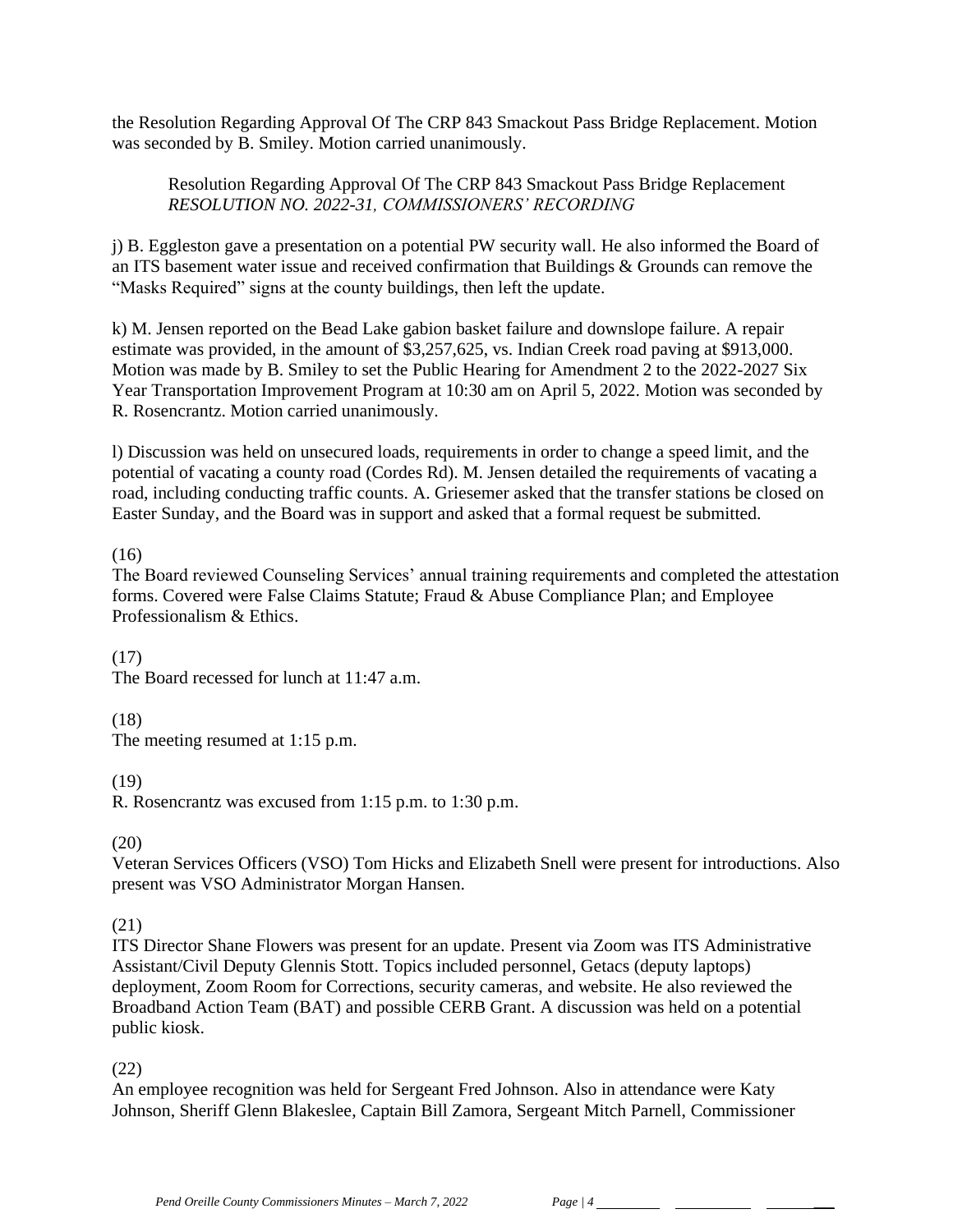Programs/HR Assistant Christine Rahoun, and via Zoom were Emergency Management Deputy Director JoAnn Boggs, 911 Coordinator Steve West, and G. Stott. The Board recognized F. Johnson for 25 years of service to Pend Oreille County and presented him with a Certificate of Appreciation.

(23)

Motion was made by R. Rosencrantz to implement the changes to precincts as outlined in letters dated February 17 and February 24 from Pend Oreille County Democratic Party (POCD) and Pend Oreille County Republican Party (POCR) of POC. Motion was seconded by J. Gentle. Extensive discussion was held, with all three Commissioners commenting. Motion failed, with R. Rosencrantz voting aye, and B. Smiley and J. Gentle voting nay.

### (24)

Motion was made by B. Smiley to approve the Solid Waste Coordinator's request to close the Solid Waste Transfer Stations on Easter Sunday, with staff to use accrued time for the day off. Motion was seconded by R. Rosencrantz. Motion carried unanimously.

### (25)

R. Rosencrantz gave a report from Newport City Council.

## (26)

Correspondence Received:

3.1 POC Weed Board-3.9.22 Agenda & 2.9.22 Minutes

### (27)

Correspondence Sent:

A. Payne/Counseling Services Director-Letter re: Nicole Vangrimbergen Review

F. Johnson-Certificate of Appreciation for 25 Years of Service to POC

#### (28)

As of this date, the Board approved vouchers for payment as listed and made available by the Auditor's Office. The following vouchers/warrants/electronic payments are approved for payment:

|                                     | Salary and Claim |
|-------------------------------------|------------------|
| <b>Current Expense</b>              | \$108,541.69     |
| <b>Counseling Services</b>          | 13,509.11        |
| Fair                                | \$<br>238.13     |
| Law Library                         | \$<br>74.32      |
| Road                                | \$<br>21.08      |
| Veterans Assistance                 | \$<br>2,400.00   |
| Treasurer's O&M                     | \$<br>500.00     |
| <b>Emergency 911 Communications</b> | \$<br>872.28     |
| American Rescue Plan Act            | 24,587.91        |
| Solid Waste                         | \$<br>9,614.45   |
| Equipment R&R                       | \$<br>9,246.40   |
| <b>IT Services</b>                  | 18,332.15        |
| Sheriff's Trust                     | 567.00           |
| <b>TOTAL</b>                        | \$188,504.52     |

Checks 201830 through 201925 totaling \$188,504.52, dated March 7, 2022.